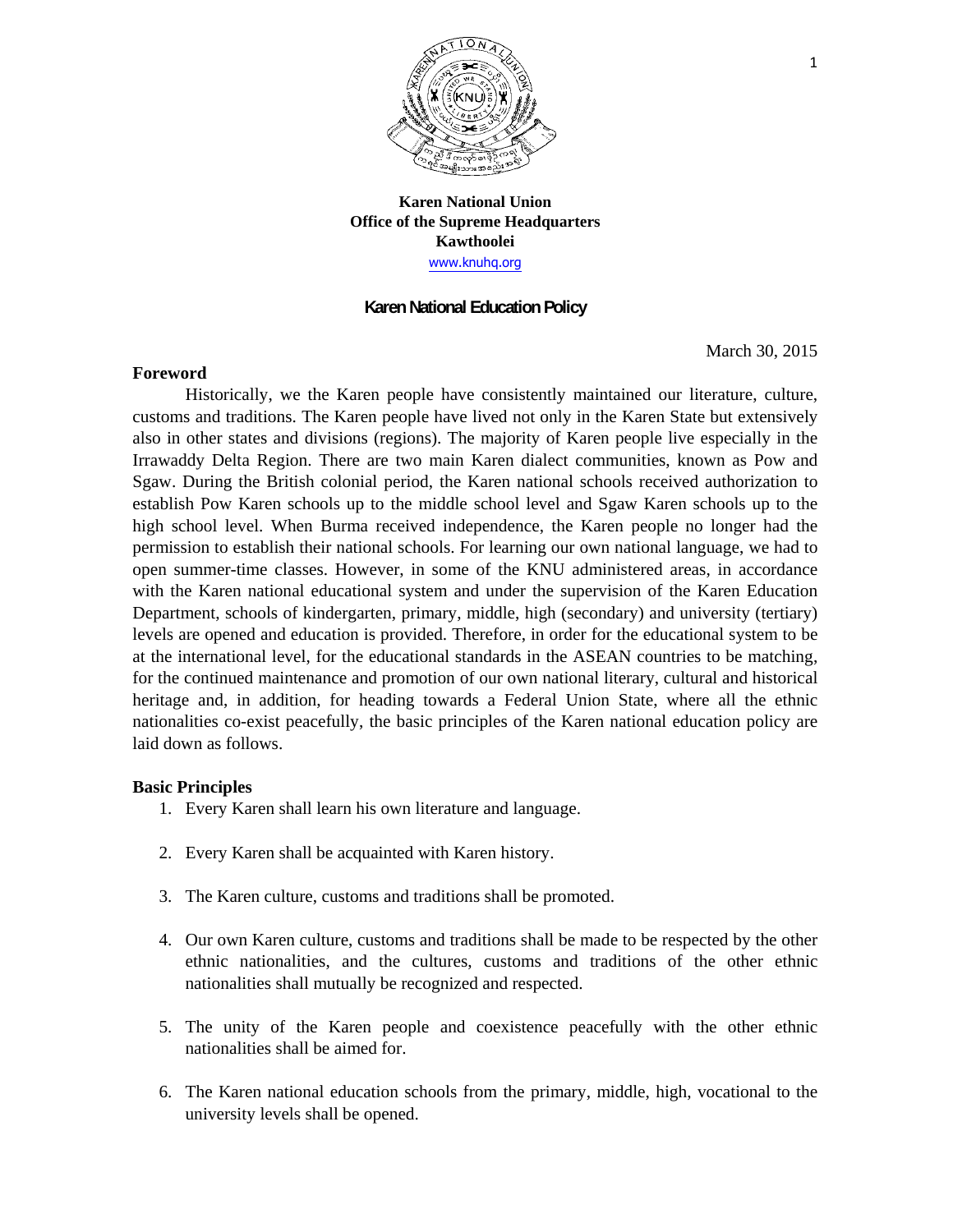- 7. There shall be authorization to open Karen national education schools not only in the Karen State but also in other states and regions, where the Karen people reside.
- 8. With the aim of developing the entire Karen nation, science, technology and civic education shall be elevated.
- 9. At the basic education level, every person shall be able to learn, free of charge, and the primary education shall be compulsory.
- 10. The students shall have freedom of thought, and the learning system shall be based on personal study, experiment and research.
- 11. In the management of educational workers, the dignity and capability shall be raised in accordance with the qualification and criterions of entitlement.
- 12. In the realization of educational activities by the individual states, regions and schools, they shall have the right to freedom of management.
- 13. There shall be freedom to form students and teachers unions.
- 14. From the States and Union national (federal) revenues appropriate amounts shall be appropriated for educational expenditures.
- 15. Research work for the development of education shall be undertaken in cooperation with in-country, regional and international institutions.
- 16. At the State levels as well as at the Union (Federal) level, there shall be the right to enact laws for the ethnic national education.

Supreme Headquarters Karen National Union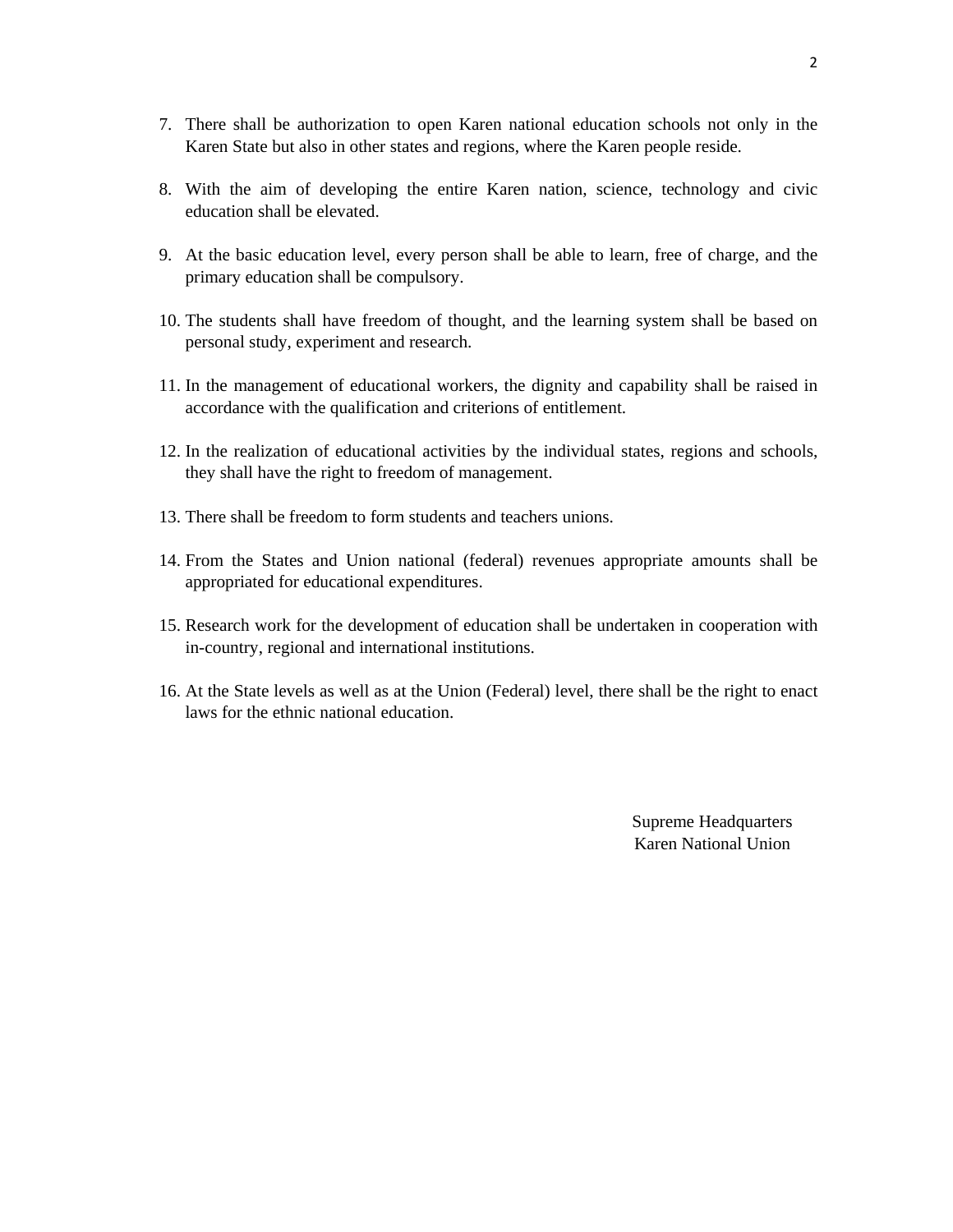



ကရင္အမ်ိဳးသားပညာေရးမူဝါဒ

ရက်စွဲ။ စ ။ ၂၀၁၅ ခုနှစ်၊ မတ်လ (၃၀) ရက်

## နိဒါန္း

မိမိတို့ကရင်လူမျိုးသည် သမိုင်းအစဉ်အဆက်အရ၊ မိမိတို့၏စာပေ၊ ယဉ်ကျေးမှုနှင့် ရိုးရာဓေလ့ထုံးတမ်း စဉ်လာတို့ကို အစဉ်တစိုက် ထိန်းသိမ်းလာခဲ့သည်။ မိမိတို့ကရင်လူမျိုးသည် မြန်မာနိုင်ငံအတွင်း ကရင်ပြည်နယ် တွင်သာမက အခြားပြည်နယ်နှင့် တိုင်းဒေသများတွင်လည်း ပျံ့နှံ့နေထိုင်လျှက်ရှိသည်။ အထူးသဖြင့် ဧရာဂတီ မြစ်ဝကျွန်းပေါ် ဒေသတွင် အများဆုံးနေထိုင်ကြသည်။ ထို့အတူ အဓိကမျိုးနွယ်စုအားဖြင့် "ပိုး" နှင့် "စကော" ဟူ၍ရှိသည်။ ကရင်အမျိုးသားပညာရေးကျောင်းများကို အင်္ဂလိပ်ကိုလိုနီစေတ်တွင် ပိုးကရင်ကျောင်းကို အလယ် တန်းအဆင့်နင့် စကောကရင်ကျောင်းကို အထက်တန်းအဆင့် ဖွင့်လှစ်သင်ကြားပိုင်ခွင့်ရှိခဲ့သည်။ ထို့နောက် မြန်မာပြည်လွတ်လပ်ရေးရပြီးနောက်တွင် မိမိတို့ကရင်အမျိုးသားပညာရေးကျောင်းများ ဖွင့်လှစ်သင်ကြားခွင့် မရရှိတော့ပေ။ မိမိတို့အမျိုးသားစာပေကို နွေရာသီသင်တန်းအဖြစ်သာ ဖွင့်လှစ်သင်ကြားရသည်။ သို့သော် ကေအဲန်ယူ - ကရင်အမျိုးသားအစည်းအရုံးအုပ်ချုပ်နယ်မြေအချို့တွင် ကရင့်ပညာရေးဌာန၏ ဦးစီးမှုဖြင့် ကရင် အမျိုးသားကျောင်းများကို မူကြိုမှသည် မူလတန်း၊ အလယ်တန်း၊ အထက်တန်းနှင့် တက္ကသိုလ်များအထိ သင်ကြား ဖွင့်လှစ်လျှက်ရှိပါသည်။ ထို့ကြောင့် ပညာရေးစနစ်အားနိုင်ငံတကာအဆင့်ရှိစေရန်၊ အာစီယံနိုင်ငံအတွင်း ပညာရေး စံချိန်တပြေးညီစေရန်နှင့် မိမိတို့ကရင်အမျိုးသားတို့၏ စာပေယဉ်ကျေးမှုသမိုင်းအမွေအနှစ်များကို ဆက်လက် ထိန်းသိမ်းမြှင့်တင်ဆောင်ရွက်သွားနိုင်စေရန် ရည်ရွယ်လျှက် အခြားတိုင်းရင်းသားလူမျိုးများနှင့် ငြိမ်းချမ်းစွာ အတူတကွ ယှဉ်တွဲနေထိုင်သော ဖက်ဒရယ်ပြည်ထောင်စုနိုင်ငံကို ဦးတည်သည့် ကရင်အမျိုးသားပညာရေးမူဝါဒ ဆိုင်ရာအခြေခံမူကို အောက်ပါအတိုင်းချမှတ်သည်။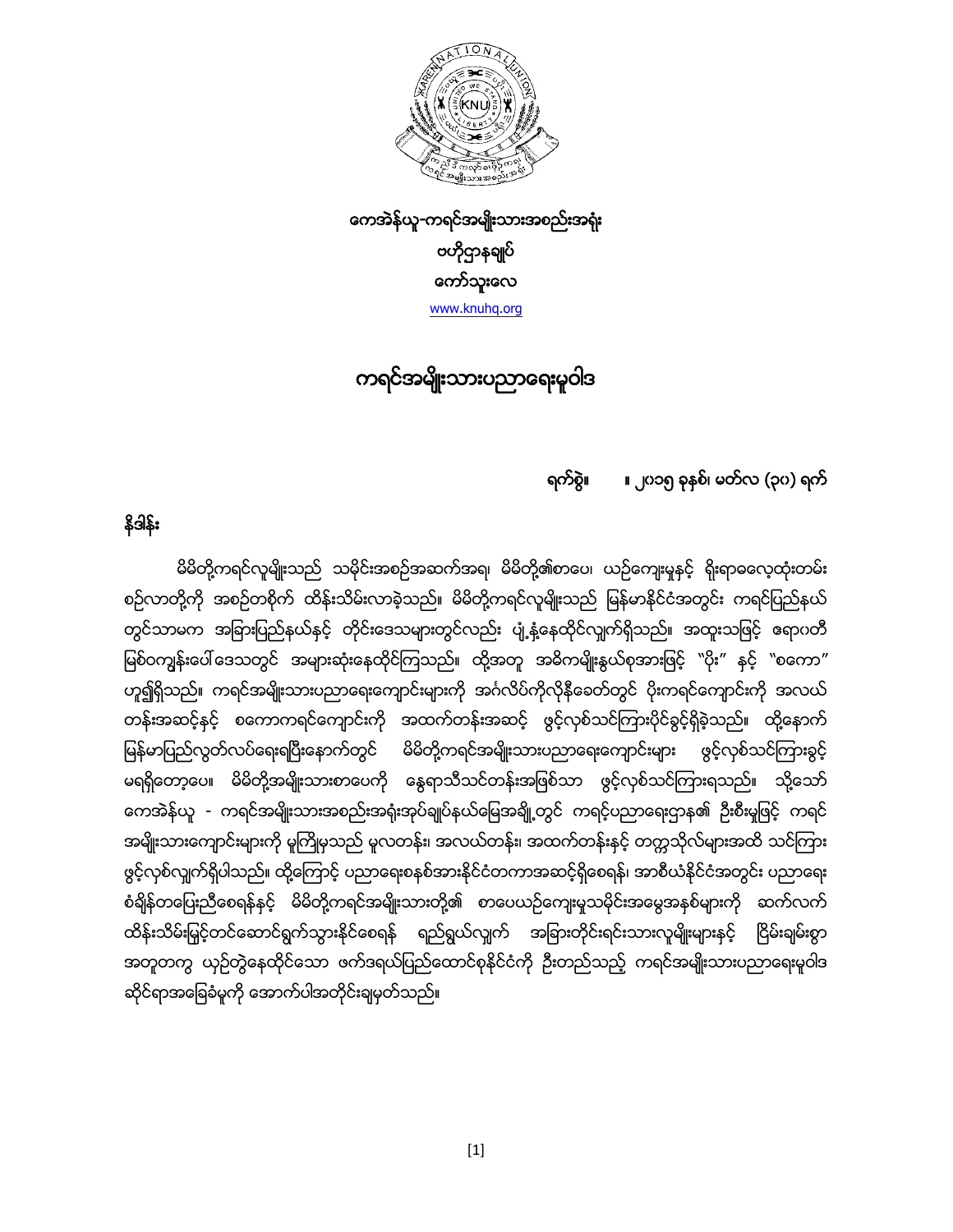### [2]

 ေကအဲန္ယူ-ကရင္အမ်ိဳးသားအစည္းအရံုး ဗဟိုဌာနချုပ်

- အဖွဲ့အစည်းများ၊ နိုင်ငံတကာပညာရေးအဖွဲ့အစည်းများနှင့် ပူးပေါင်းဆောင်ရွက်သွားမည်။ ၁၆။ ပြည်နယ်အဆင့်သော်လည်းကောင်း၊ ပြည်ထောင်စုအဆင့်သော်လည်းကောင်း၊ တိုင်းရင်းသားဆိုင်ရာ အမျိုး သားပညာေရးဥပေဒျပဌာန္းခြင့္ရွိရမည္။
- ေပးရမည္။ ၁၅။ ပညာေရးဖွံ့ဖြိုးတိုးတက်မှုဆိုင်ရာ သုတေသနကို နိုင်ငံတွင်းပညာေရးအဖွဲ့အစည်းများ၊ ဒေသဆိုင်ရာပညာရေး
- ၁၄။ ပြည်နယ်နင့်ပြည်ထောင်စုအမျိုးသားဝင်ငွေတွင် ထိုက်သင့်သည့်ပညာရေးအသုံးစရိတ်များကို ခွဲဝေသတ်မှတ်
- ၁၃။ ကျောင်းသားသမဂ္ဂများ၊ ကျောင်းဆရာသမဂ္ဂများကို လွတ်လပ်စွာဖွဲ့စည်းထူထောင်ခွင့်ရှိရမည်။
- ၁၂။ ပြည်နယ်အလိုက်၊ ဒေသအလိုက်၊ ကျောင်းအလိုက်ပညာရေးလုပ်ငန်းများ အကောင်အထည် ဖေါ်ဆောင် ရွက်ရာတွင်လွတ်လပ်စွာစီမံခန့်ခွဲခွင့်ရှိရမည်။
- သိက္ခာနင့် စွမ်းဆောင်ရည်ကို မြှင့်တင်သွားရမည်။
- သင္ၾကားေရးနည္းစနစ္ျဖစ္ရမည္။ ၁၁။ ပညာရေးဝန်ထမ်းများဆိုင်ရာစီမံခန့်ခွဲမှုတွင် အရည်အသွေးနှင့် ရပိုင်ခွင့်စံနှန်းစံထားများကို အခြေခံပြီး ဂုဏ်
- ၉။ အခြေခံပညာအဆင့်၌ လူတိုင်းအခမဲ့သင်ကြားနိုင်ပြီး၊မူလတန်းပညာကိုလူတိုင်းမသင်မနေရဖြစ်ရမည်။ –<br>၁၀။ ကျောင်းသူ၊ ကျောင်းသားများ လွတ်လပ်စွာတွေးခေါ်နိုင်ပြီး ကိုယ်တိုင်လေ့လာစူးစမ်းသင်ယူနိုင်သည့်
- ၈။ တစ်မျိုးသားလုံး၏ ဖွံဖြိုးတိုးတက်မှုကို ဦးတည်၍ သိပ္ပံအတတ်ပညာ၊ နည်းပညာနှင့် လူမှုရေးအသိပညာတို့ကို ျမွင့္တင္သြားရမည္။
- ဂု။ ကရင်အမျိုးသားပညာရေးကျောင်းများကို ကရင်ပြည်နယ်၌သာမက ကရင်အမျိုးသားများ နေထိုင်ရာ အခြား ပြည်နယ်ဒေသများတွင်လည်း ဖွင့်လှစ်သင်ကြားခွင့်ရှိရမည်။
- ၆။ ကရင်အမျိုးသားပညာေရးကျောင်းကို မူလတန်း၊ အလယ်တန်း၊ အထက်တန်း၊ အသက်မွေးဝမ်းကြောင်း ပညာသင်ကျောင်းနှင့် တက္ကသိုလ်ကျောင်းများကို ဖွင့်လှစ်သွားမည်။
- ေနထိုင္ေရးကိုဦးတည္ရမည္။
- အမွတ္ျပဳေလးစားရမည္။ ၅။ ကရင့်အမျိုးသား၏ စည်းလုံးညီညွှတ်မှုနှင့် အခြားတိုင်းရင်းသားလူမျိုးများတို့နှင့် ငြိမ်းချမ်းစွာ အတူယှဉ်တွဲ
- ၄။ မိမိကရင့်အမျိုးသား၏ ယဉ်ကျေးမှု၊ ရိုးရာဓလေ့ထုံးတမ်းများကို အခြားတိုင်းရင်းသားလူမျိုးများမှ လေးစား စေရန်နှင့် အခြားတိုင်းရင်းသားလူမျိုးများတို့၏ ယဉ်ကျေးမှုရိုးရာဓလေ့ထုံးတမ်းများကိုလည်း အပြန်အလှန်အသိ
- ၃။ ကရင်အမျိုးသား၏ ယဉ်ကျေးမှုနှင့် ရိုးရာဓလေ့ ထုံးတမ်းစဉ်လာတို့ကိုထိန်းသိမ်းမြှင့်တင်ရမည်။
- 
- 
- 
- ၂။ ကရင်အမျိုးသားတိုင်းသည်ကရင်အမျိုးသားသမိုင်းကိုသိရှိရမည်။
- အခြေခံမူများ ၁။ ကရင္အမ်ိဳးသားတိုင္းသည္မိမိတို႔၏စာေပ၊ဘာသာစကားတတ္ေျမာက္ရမည္။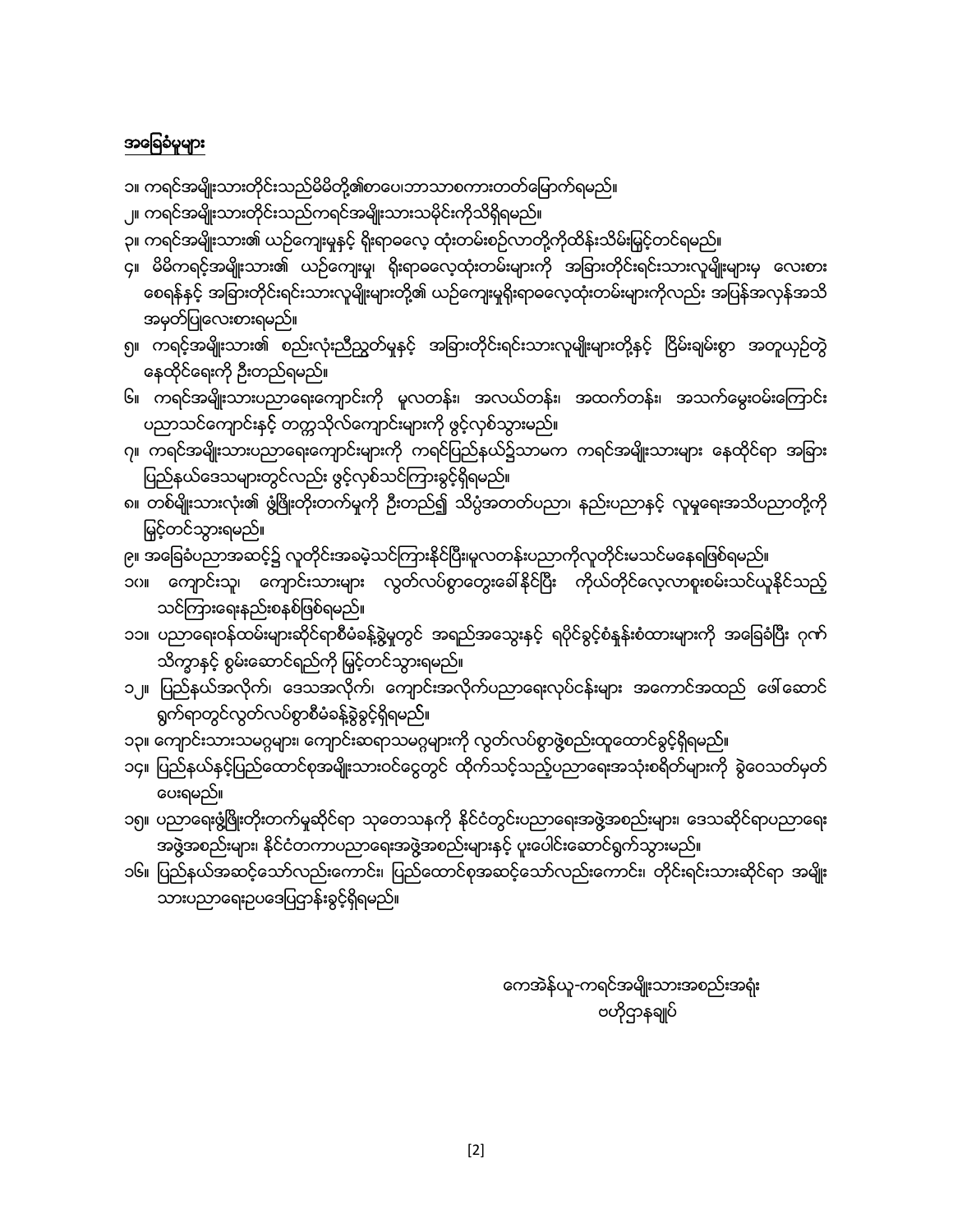# ပညာရေးဆိုင်ရာ အခြေခံမူများ

ပြည်ထောင်စုမြန်မာနိုင်ငံသည် တိုင်းရင်းသားလူမျိုးများ စုပေါင်းနေထိုင်သည့် နိုင်ငံ့ဖြစ်သည့်အလျောက် မတူကွဲပြားသည့်ယဉ်ကျေးမှုများ၊ ရိုးရာဓလေ့ရှိကြပြီး တိုင်းရင်းသား လူမျိုးတိုင်းသည် မိမိတို၏ စာပေယဉ်ကျေးမှု၊ သမိုင်း၊ ရိုးရာဓလေ့တို့ကို ထိန်းသိမ်းကာကွယ်စောင့်ရှောက်မြင့်တင် သွားရမည် ဖြစ်သည်။ ထို့ကြောင့် အမျိုးသား ပညာရေးစနစ်နှင့် မူဂါဒများချမှတ်ရာတွင် လူမျိုးတမျိုးနှင့်တမျိုး အပြန်အလှန် ယဉ်ကျေးမှု ဓလေ့ထုံးတမ်းတို့ကို လေးစား အသိပြုပြီ ငြိမ်းချမ်းစွာအတူယှဉ်တွဲ နေထိုင်ရေးနှင့်ဖက်ဒရယ်ပြည်ထောင်စု နိုင်ငံကို အခြေခံသည့် ပညာရေး ဆိုင်ရာ မူဂါဒကို အောက်ပါအတိုင်း ချမှတ်ဆောင်ရွက်ရမည် ဖြစ်သည်။

- ၁။ ျပည်ထောင်စု တိုင်းရင်းသားလူမျိုးများ၏ ယဉ်ကျေးမှု၊ သမိုင်းနှင့်ရိုးရာဓေလ့ထုံးတမ်းစဉ်လာတို့ကို ထိန်းသိမ်း မြင့်တင်ရန်နှင့် အပြန်အလှန် လေးစားအသိမှတ်ပြုရမည်။
- ၂။ ပြည်နယ်အလိုက်၊ ဒေသအလိုက်၊ ကျောင်းအလိုက် ပညားရေးလုပ်ငန်းများကောင်းအထည်ဖော် ဆောင်ရွက် ရာတွင် ပညာရေးကဏ္ဍအတွက် အုပ်ချုပ်မှုနှင့် ဘဏ္ဍာရေး စီမှန်ခန့်ခွဲမှုများကို လွတ်လပ်စွာ ဆောင်ရွက်ခွင့် ရွိရမည္။
- ၃။ တိုင်းရင်းသားလူမျိုးများ၏ အမျိုးသားပညာရေးကျောင်း (National School) များကို မိမိတို့၏ တိုင်းရင်းသား ပြည်နယ်အတွင်းတွင်သာမက မိမိတို့နေထိုင်သည့် အခြားပြည်နယ်ဒေသများတွင် ဖွင့်လှစ်သင်ကြားခွင့်ရှိရမည်။
- ၄။ ျပည္ေထာင္စုအဆင့္ေသာ္လည္းေကာင္း၊ ျပည္နယ္အဆင့္ေသာ္လည္းေကာင္း တိုင္းရင္းသားဆိုင္ရာ အမ်ိဳးသား ပညာေရးဥပေဒကို ျပဌာန္းေပးရမည္။
- ၅။ တိုင်းရင်းသားလူမျိုးများ၏ သမိုင်းများကို ပြုစုဖော်ထုတ်ပြီး သင်ကြားခွင့်ရှိရမည်။
- ၆။ အမျိုးသားပညာရေး မူဂါဒ ရေးဆွဲချမှတ်ရာတွင် တိုင်းရင်းသားပြည်နယ်များနှင့် အမျိုးသားဆိုင်ရာ အခြေခံ မူဂါဒ ကို ထည့်သွင်းပါဂင်ရမည်။
- ၇။ မိခင္ဘာသာစကားအေျချပဳ ပညာေရးစနစ္(Mother Tongue Based Multilingual Education) ကို မူလတန္း အဆင့်မှစ၍ အဆင့်ဆင့် သင်ကြားပေးနိုင်ရန် သက်ဆိုင်ရာပြည်နယ်၊ တိုင်းဒေသကြီး၊ ဒေသန္တရ အစိုးရမှ ဥပဒေ ျပဌာန္းရမည္။
- ၈။ တိုင်းရင်းသားလက်နက်ကိုင် တော်လှန်ရေးအဖွဲ့အစည်းများ၏ ပညာရေးအဖွဲ့စည်းများက ေဆာင်ရွက်လျက် ရှိသော ပညာရေးစနစ်နှင့် ပညာရေးကျောင်းတို့ကို အသိမှတ်ပြုပြီး ပညာရေး ရန်ပုံငွေများ ချပေးခြင်းနှင့် ဖွံ့ဖြိုး တိုးတက္ေအာင္ေဆာင္ရြက္ေပးရမည္။
- ၉။ ပြည်နယ်/တိုင်းဒေသကြီးအစိုးရနှင့် ပြည်ထောင်စု အစိုးရမှ ပညာရေး အသုံးစရိတ်များကို ခွဲဂေသတ်မှတ် ပေးရ မည္။
- ၁၀။ အမျိုးသားပညာေရး သင်ရိုးညွန်းတမ်း စံချိန်စံနှုန်း အညွှန်းမူဘောင်များ ရေးဆွဲရာတွင် ပြည်ထောင်စုနှင့် ပြည်နယ်များ နှင့် ဒေသတွင်းပညာရေး အဖွဲ့အစည်းတို့ပူးပေါင်းပါဂင်ရမည်။ ကျောင်းသင်ရိုးညွှန်းတမ်းများ ပြုစု ရေးသားရာတွင် ကျား/မ တန်းတူေရးကို အဓိကထားပြီး သတိထား ထည့်သွင်းရေးဆွဲရန်။
- ၁၁။ ပြည်နယ်တခုနှင့်တခုကြား ကျောင်းပြောင်းသင်ကြားနိုင်ရေးအတွက် တိုင်းရင်းသားပြည်နယ်များ ပူးပေါင်း ညှိနှိုင်းပြီး "စံနှုန်းတူ" ပညာရေးစနစ်ကို အသိမှတ်ပြုကျင့်သုံးရမည်။
- ၁၂။ ပြည်ထောင်စု တိုင်းရင်းသားလူမျိုးများ၏ တမျိုးသားလုံး ဖွံ့ဖြိုးတိုးတက်မှုကိုဦးတည်၍ သိပ္ပံ အတတ်ပညာ နည်းပညာ၊ လူမှုရေးနှင့် သုတေသနလုပ်ငန်းတို့ကို မြှင့်တင်ရမည်။
- ၁၃။ မူလတန်းပညာကို လူတိုင်းမသင်မနေရဖြစ်ပြီး အခြေခံပညာဆင့်တွင်လူတိုင်းလက်လှမ်းမီ၍ အခမဲ့ သင်ကြား ေစရမည္။